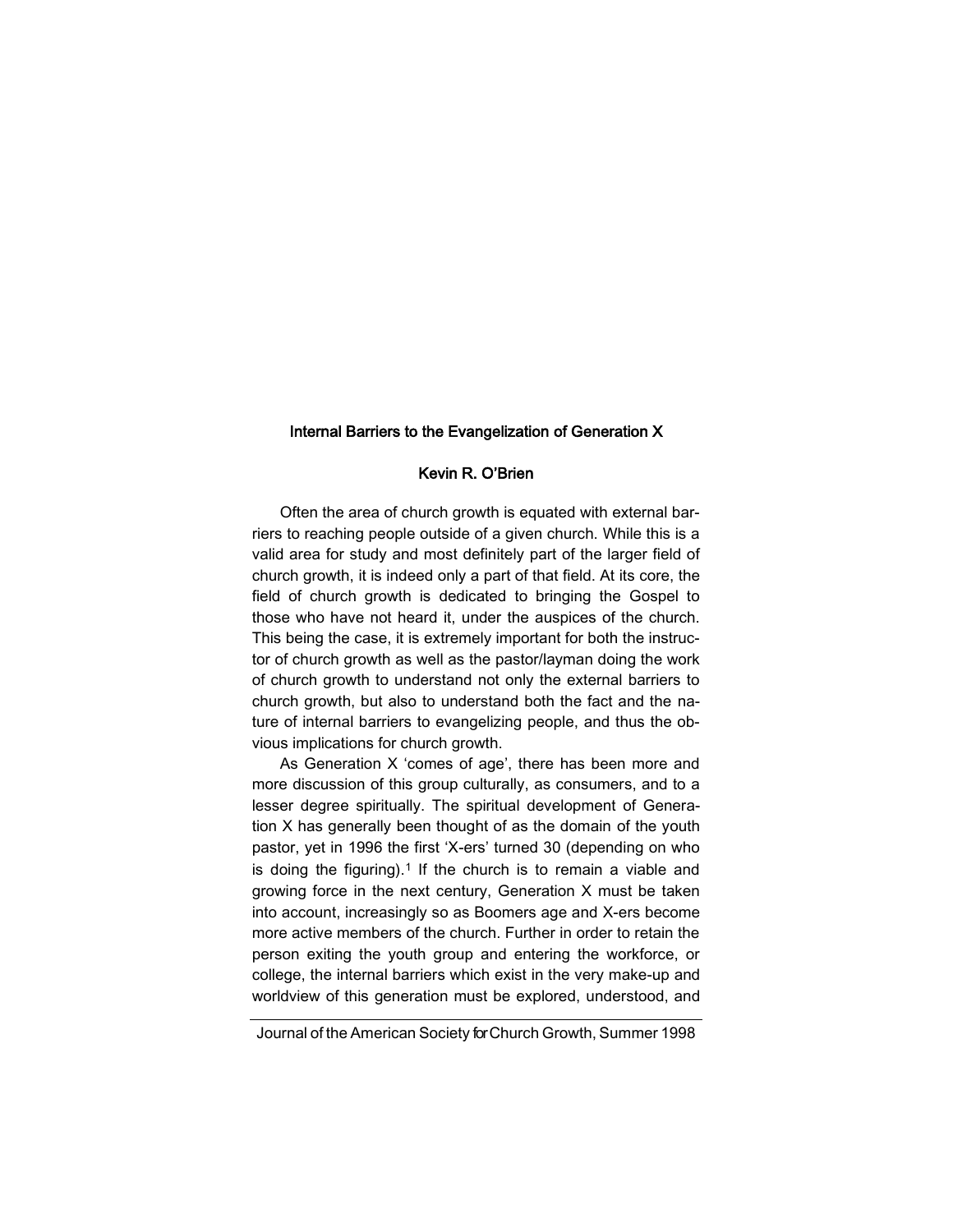overcome. Generation X is in many ways representative of a shift which has and is occurring within the larger context of western culture, namely a shift from modernism to postmodernism.<sup>2</sup>

One of, if not the primary internal barrier to church growth which can be seen among X-ers is a fundamental shift in the very way in which this generation thinks. It was not too long ago that when one spoke of truth, certain ground rules were understood. No longer, Generation X is the first of the postmodern generations as is evidenced by the shift in its approach to truth. Traditionally Christianity has held to a view of truth which at its very core holds absolute truth to be just that—absolute, in a universal sense. The problem begins with the fact that, more often than not for Generation X, this foundational premise simply does not hold. Generation X is a generation without absolutes, without a core.

In a 1992 survey of X-ers, Barna found that over 70% of Xers said that they did not believe in absolute truth.<sup>3</sup> When a similar survey was given to the younger end of Generation X in 1995, the percentage has grown.<sup>4</sup> Further studies by Barna for Josh McDowell's 1994 book *Right From Wrong* show that though the situation is not at the same level, it is also a growing phenomenon among churched youth as well as the general population.

This fundamental shift in the way in which this generation looks at life presents considerable problems for the continued vitality of Christianity in general and Evangelical Christianity particularly. The very core of Christianity, i.e., the person and work of Christ, demands that there be certain things which are true for everyone at all points. In order for the Christian church to remain just that, it must retain a foundation of absolutes, and therefore the stage is set for significant conflict between Generation X and Christianity based on the very different foundations of their respective worldviews. This raises the question, 'how do we bridge the gap between the church and Generation X?' Before I propose a solution to this foundational question, it is important to first deal somewhat more specifically with the area of truth as defined both historically by the church and as defined by Generation X, as well as delving somewhat further into the worldview

Journal of the American Society for Church Growth, Summer 1998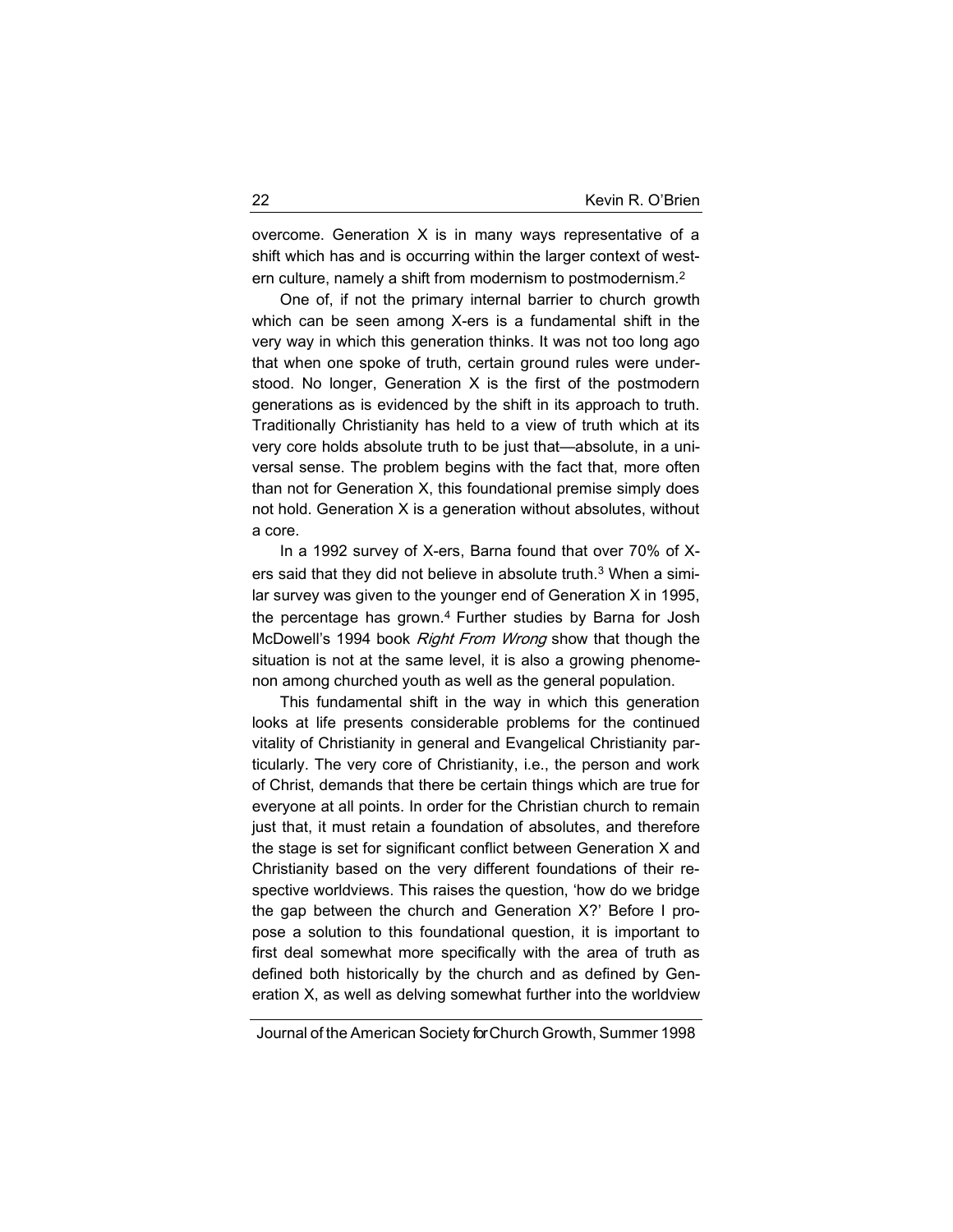of Generation X in order to determine that very solution.

## Truth as Defined Historically by Christianity

The task of analyzing and defining the Evangelical understanding of truth is a daunting one to say the least, not to mention beyond the scope of this article.<sup>5</sup> Therefore it is not the intent of this chapter to investigate all of the intricacies if the evangelical understanding of truth, but rather to give a general understanding of the evangelical view of truth, with the main goal of forming a basis by which to juxtapose the understanding of truth in the eyes of Generation  $X<sup>6</sup>$ . The concept of truth as being fundamental for evangelicals can not be overstated, James Emory White explains:

the subject of truth has arguably been the fundamental concern for Evangelicals from the onset of their existence. A self-conscious attempt by a group of evangelicals to describe themselves opens with the following quotation from Blaise Pascal's Pensees: "Truth is so obscure in these times, and falsehood so established, that unless we love the truth, we cannot know it." This quotation reflects the essence of Evangelical Theology: from their perspective Evangelicals both love and possess the truth in a way distinctive from other faith traditions.<sup>7</sup>

While philosophers have debated the nature of truth for millennia, there have basically been three major approaches or systems of thought on this issue. These approaches are known as the Correspondence Theory, the Coherence Theory, and the Pragmatic Theory.<sup>8</sup> Evangelical Christianity has been generally understood to hold to the correspondence theory of truth, which in its most basic essence says that truth is that which corresponds to reality. It should be noted however, that in many ways Evangelicalism also incorporates elements of the other two approaches as well. The coherence theory states that things are true insofar as they coherently 'hang together,' and the pragmatic theory states that things are true if they work over the long term. While there are some obvious problems with these theo-

Journal of the American Society for Church Growth, Summer 1998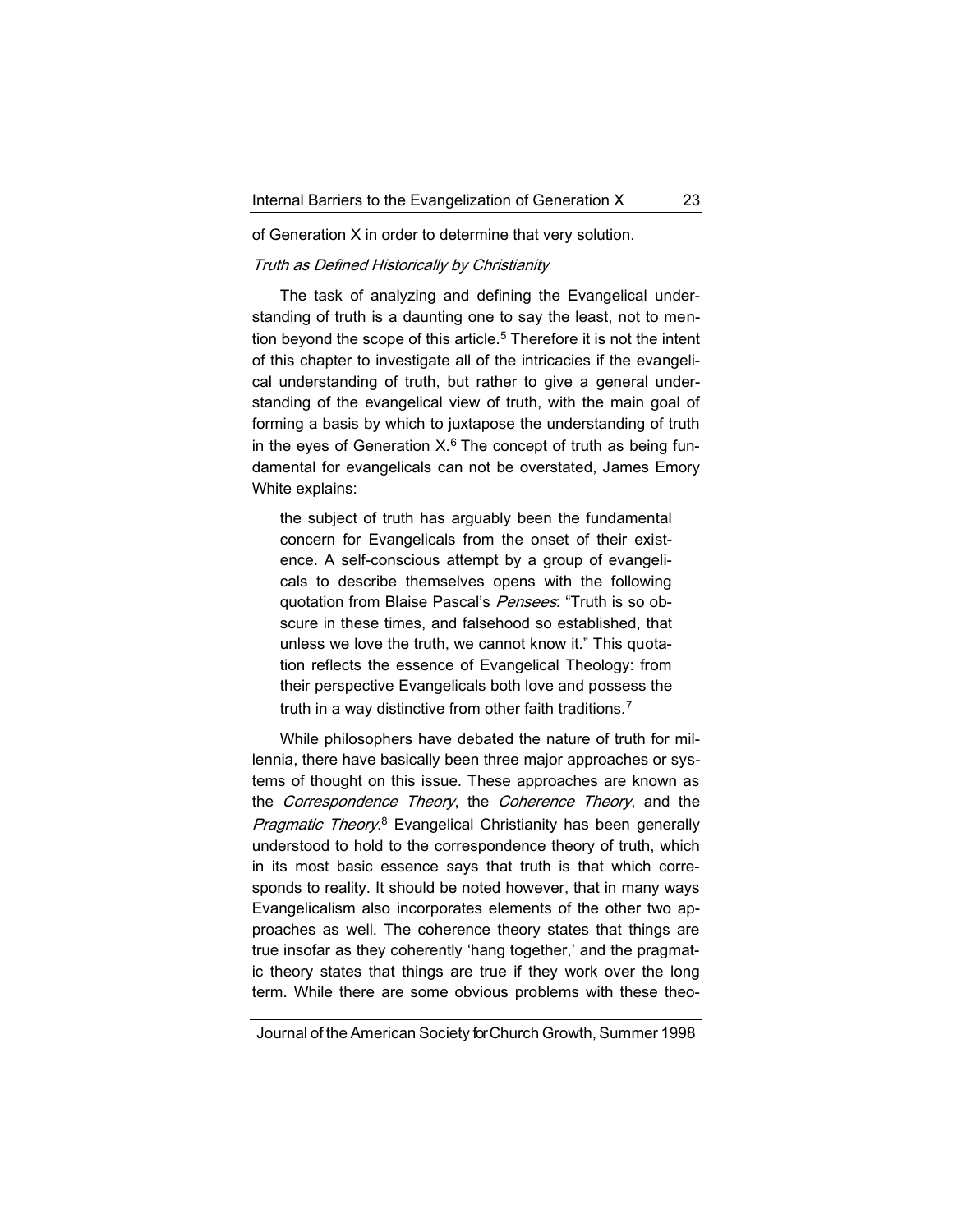ries, there are elements which orthodox Christianity is quite in agreement with, namely that not only does truth correspond to reality, but it also is a cohesive whole which does in fact work. In fact, Cornelius Van Til after stating that something is "true if it corresponds to the knowledge that God has," then goes on to explain:

It is our contention that only the Christian can obtain real coherence in our thinking. If all our thoughts about the facts are in correspondence to God's ideas of these facts, there will naturally be coherence in our thinking because there is complete coherence in God's thinking.<sup>9</sup>

This idea of truth as corresponding to reality as well as being cohesive and working is grounded in Christianity's understanding of the very nature of God, not simply from a philosophical perspective but also from the use of the concept of truth in Scripture itself.<sup>10</sup> Thus it is all the more clear that by rejecting the ideas of absolute truth, Generation X is already working with a distorted view of both the nature of reality and more specifically of God and the Church.

## Generation X's Approach to Truth

While the Evangelical understanding of truth is a well documented and somewhat easily traceable phenomenon, the understanding of truth by the Generation X is a somewhat more difficult undertaking. The term X as a designator for this generation is a clue as to the difficulty presented in this search. Further, when the makeup and characteristics of generation X are taken into account, the task seemingly becomes only more difficult.<sup>11</sup>

The single most significant statistic provided by Barna in The Invisible Generation is just how many members of that generation do not believe in absolute truth. According to Barna, "To the typical Buster, there is no such thing as absolute truth. Statistically, 70 percent claim that absolute truth does not exist, that all truth is relative and personal."<sup>12</sup> Barna also states that this statistic is supported by the fact that "two-thirds of the Buster generation concede that 'nothing can be known for certain except those

Journal of the American Society for Church Growth, Summer 1998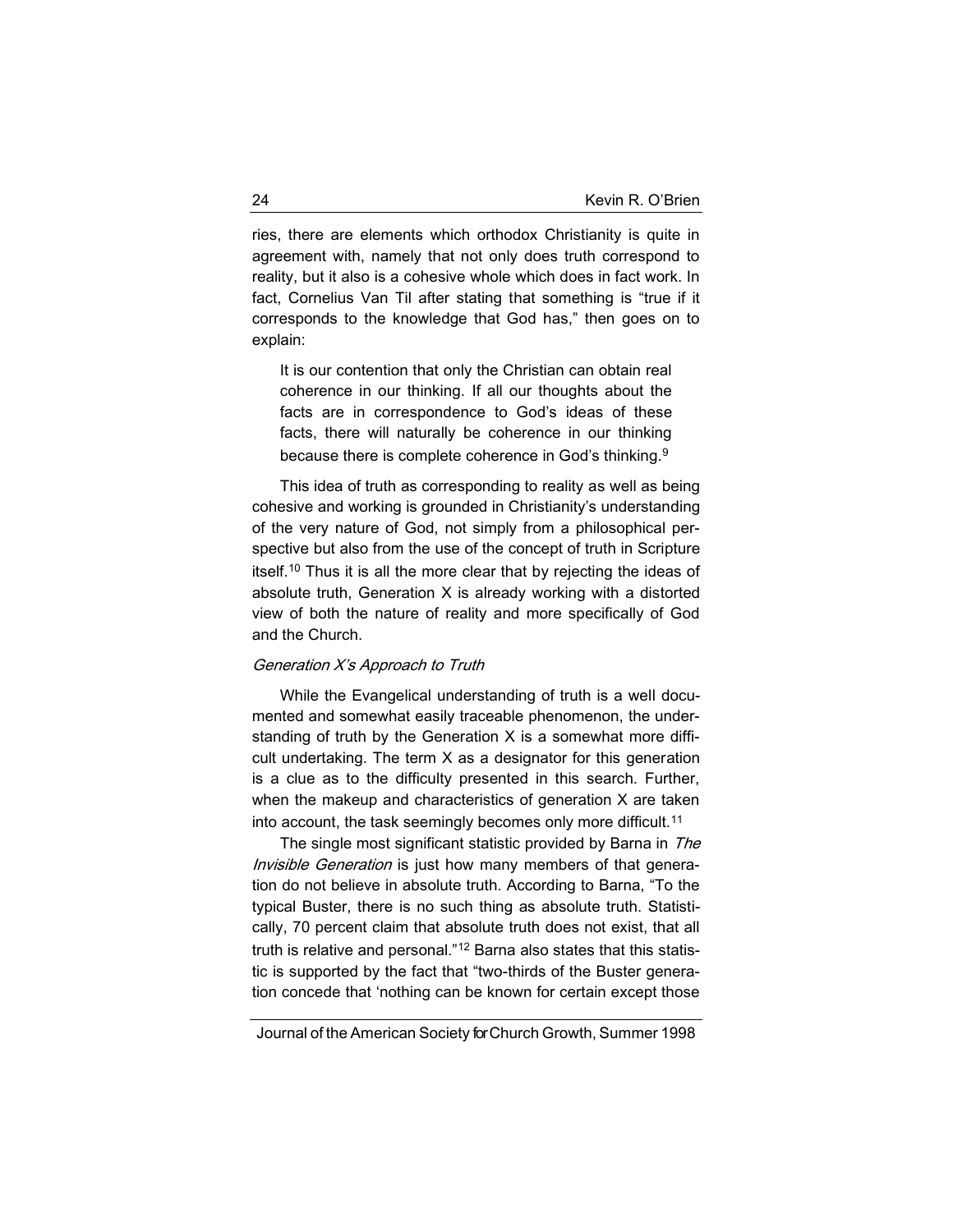things that you experience in your own life'."<sup>13</sup>

The previous two statistics which are straightforward in their approach to the question of Generation X and truth, are supported in other areas as well. The skepticism seen in X-ers' approach to absolute truth is borne out in their attitudes concerning morality and society as a whole. For instance, when asked if they agreed or disagreed with the statement "lying is sometimes necessary", 44 percent of X-ers agreed either somewhat or strongly, and only 29 percent disagreed strongly with the same statement.<sup>14</sup> Barna links the lying question specifically with the "widespread acceptance of relative truth among the Busters."<sup>15</sup> It is important to note that in 1992 the oldest members of Generation X were only 26, and the youngest were only 9, so the sample was not a complete one, and as continuing studies would show the trend towards a relative view of truth would only get larger.

The picture becomes even clearer when the information from Barna's *Generation Next*, is added to the previous research. Perhaps the greatest sign of the lack of belief in or understanding of absolute truth in these statistics is the fact that 72 percent of teens surveyed claimed that the Bible was "a clear and totally accurate description of moral truth," while at the same time 57 percent say that lying is all right; 80 percent say that no one can be certain that they know the truth; and that 91 percent say that what is right for one person in a given situation may not be right for another. There is a distinct contradiction between the first statement and the following three, a contradiction which is clearly seen and understood in light of the fact that 72 percent of these teens stated that two people can define truth in conflicting ways and both be correct. It is quite apparent then, that for the Generation X paradigm, logically contradictory views are not a problem. Further, it is clear from the data given that when the issue of truth is approached, Generation X does so from a completely personal or subjective angle.

Finally, it is clear that the loss of belief in absolute truth among X-ers is a growing phenomena. When the data from this study is compared with the data from the previous studies, there is a definite increase in the amount of X-ers who do not believe

Journal of the American Society for Church Growth, Summer 1998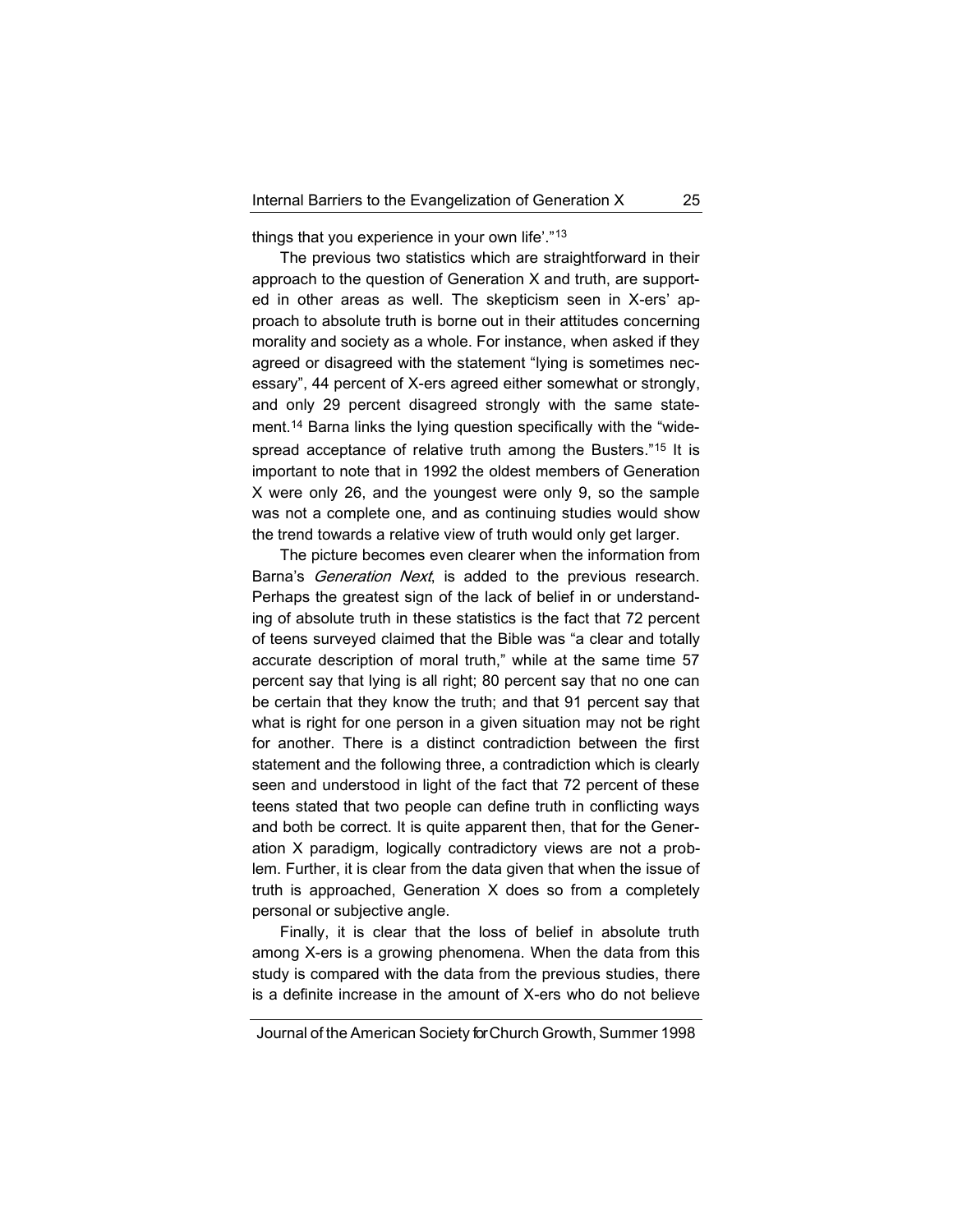in absolute truth. In the earlier studies, published in The Invisible Generation, the amount of X-ers who said they did not believe in absolute truth was approximately 70 percent. In this study, dealing with the younger members of Generation X, the percentage has increased. At best, Barna's research shows that 72 percent of these younger X-ers say they do not believe in absolute truth, at worst 91 percent do not. Even if the three survey questions dealing specifically with the issue of truth are averaged together in attempt to get a more legitimate percentage, there are still a full 81 percent of X-ers who say they do not believe in absolute truth. If the question concerning lying is averaged along with the first three, the number only falls to 75 percent. In any case it is quite clear that claims about disbelief in relation to absolute truth among are greater among the younger members of Generation X than among the older members of the generation. If this trend continues, and there is no evidence showing that it is not, the percent of those not claiming belief in absolute truth in the next generation will only continue to grow.<sup>16</sup>

It is quite clear from the statistical data above that the incidence of Generation X-ers who do not believe in absolute truth is both widespread and growing. The facts show that less than 30 percent, and probably closer to only 20 percent, of the younger X-ers say they believe in absolute truth. The approach to absolute truth by Generation X is not simply a statistical reality, it is worked out in the very characteristics and lifestyles of the generation.

Over and over in the books written about Generation X and ministering to them, certain patterns emerge which can add insight into the truth views of Generation X. For instance, the following list includes section, chapter and subsection titles from several Generation X related books:

Generation Angst; A Hunger for Purpose; Anything Goes; Only Experiences Need Apply; Image Is Everything; This is My Story; 17

Journal of the American Society for Church Growth, Summer 1998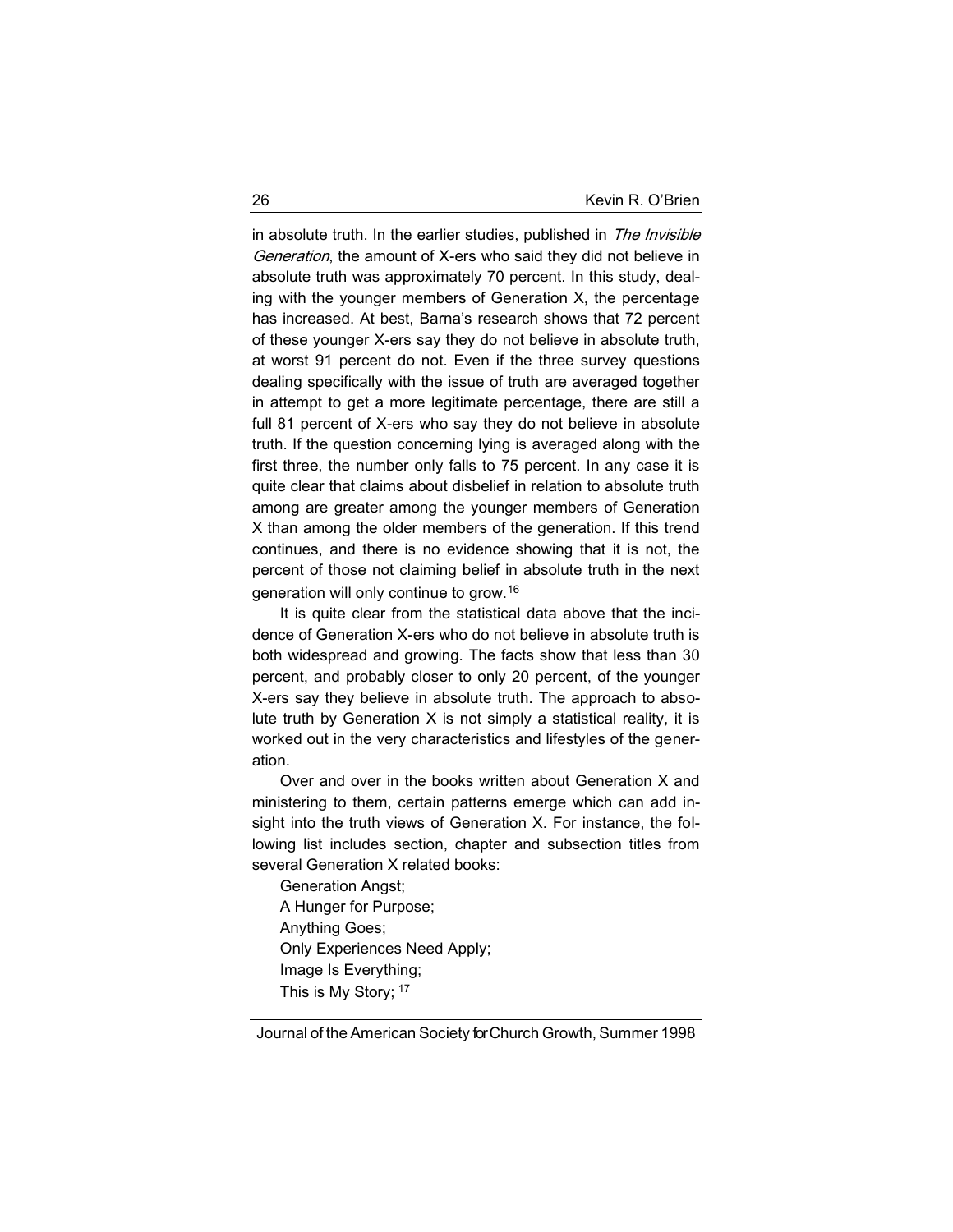Hope for the Hopeless; We Are Hopeless; We Are Immediate; We Are Cynical; We Are Angry; We Are Accepting; Fears that Shaped the Generation; The Story of Our Lifetime;<sup>18</sup> We Could Care Less, Care Less; The Choices are Ugly and Few.<sup>19</sup>

These headings are all erected on the same foundation personal emotion. Just from the previous headings it is apparent that it is feelings and not truth that drives this generation. The simple fact is that truth apparently does not drive the lives and actions of the Xer; rather, 'how it makes me feel,' seems to be the motivating force. This phenomenon is evidenced by the very way in which the generation is explained and ministry to them is presented.

Hahn and Verhaagen use the area of Bible study as an example of how this type of thought pattern has even affected the church. "Everyone's opinion is considered equally viable. Respecting the ideas of others has been given precedence over a search for the actual intention of the author. In fact the unrealized assumption is that one's sincere ideas are synonymous with truth."<sup>20</sup> This statement could be applied to almost any area of the Xer's life and be equally valid. The approach outlined here goes beyond a mere pragmatism in regard to truth, it is completely subjective.

Celek and Zander give four "R's" for effective ministry to Xers, one of which is 'Rousing.' When they define rousing, Celek and Zander use the phrase "to awaken from slumber."<sup>21</sup> The very phrase, not to mention the point of section 'Rousing' is to get the attention of X-ers; it implies an emotional or opinion driven response to what is being said. Other "R's" include 'Relevant,' or 'how does this affect  $me$ ?' and 'Relational,' that is, in reaching Xers, relationships are of utmost importance. Practically speaking, these are all important factors in reaching Generation X, howev-

Journal of the American Society for Church Growth, Summer 1998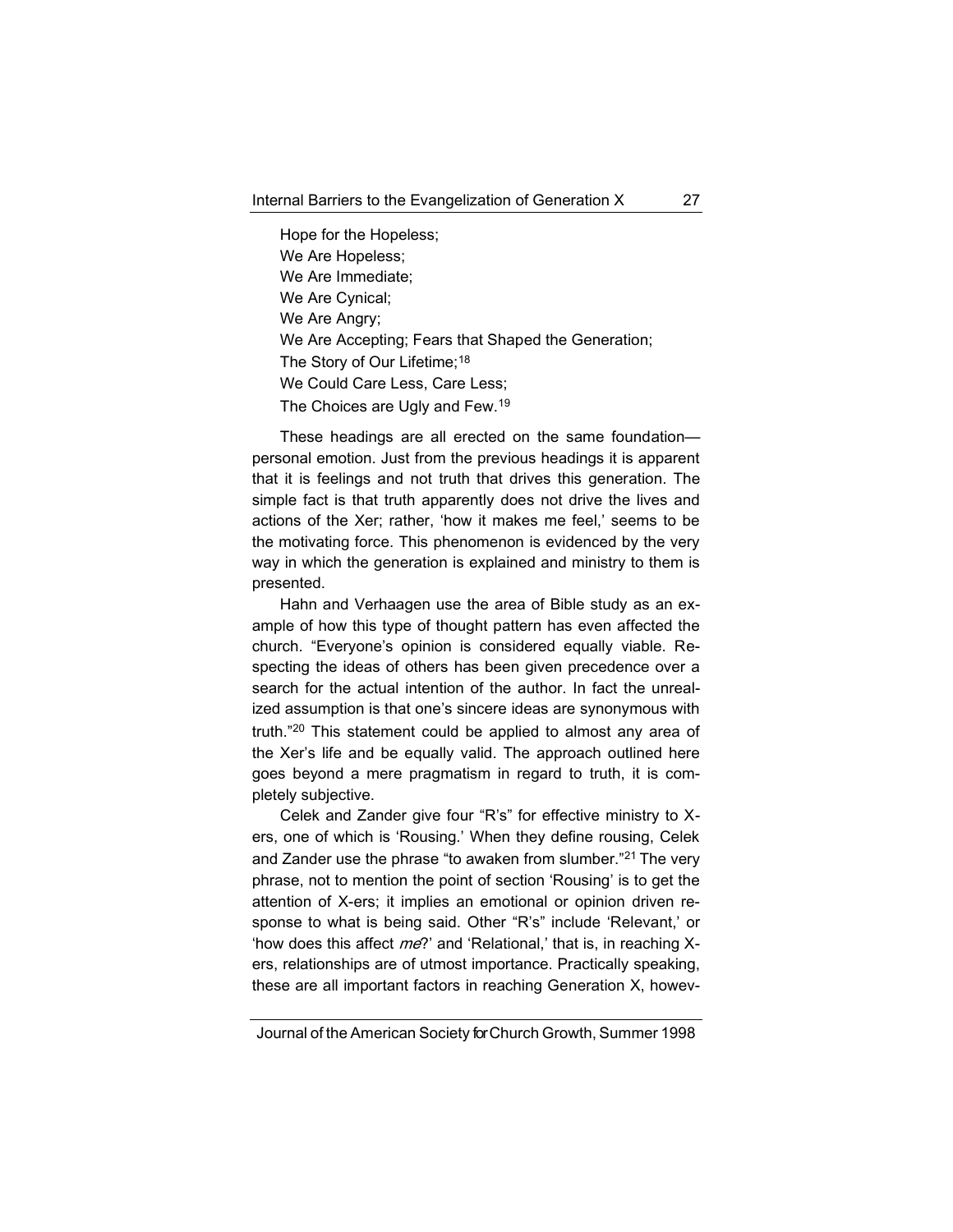er, these are symptoms of the postmodern worldview which has eroded the belief in absolute truth by X-ers.

The desire for genuine relationships in X-ers is very much a sign of the feelings based approach to life of their generation. Barna states that "in terms of the life priorities of teens, their friendships are definitely at the top of the list."<sup>22</sup> Hahn and Verhaagen link this extreme desire for relationships which are genuine directly to the issue of truth. They state:

As a Generation without a sense of truth, we have no unifying beliefs. We simply all agree to respectfully disagree.

This concept of truth has shaped the generation's worldview. It has also contributed to its sense of disconnection and fragmentation. Without a set of commonly held core beliefs, we are left as a group of individuals who are alienated from each other. We are left without much in common.<sup>23</sup>

The connection between relationships and truth then is quite clear, the two cannot be separated.

Overall, Gen X-ers are driven not by the long term issues and thought patterns of their predecessors, but rather on more immediate concerns. Barna observes that:

the dominant crises are immediate and short term. That's the way teenagers think and live, more than ever before. They are not overly concerned about things that may be significant problems eons from now . . . Also, recognize that teenagers do not tend to think about underlying causes as much as they wish to confront the outgrowth of those causes. For example, morality and values are a frontline issue for just 1 out of every 20 kids. Faith decisions and choices are of pressing concern to 1 out of every 25 teens.<sup>24</sup>

This short term approach to life is a further indication of the fact that X-ers (in this case the younger X-ers) are not concerned with questions of lasting or absolute truth.

Journal of the American Society for Church Growth, Summer 1998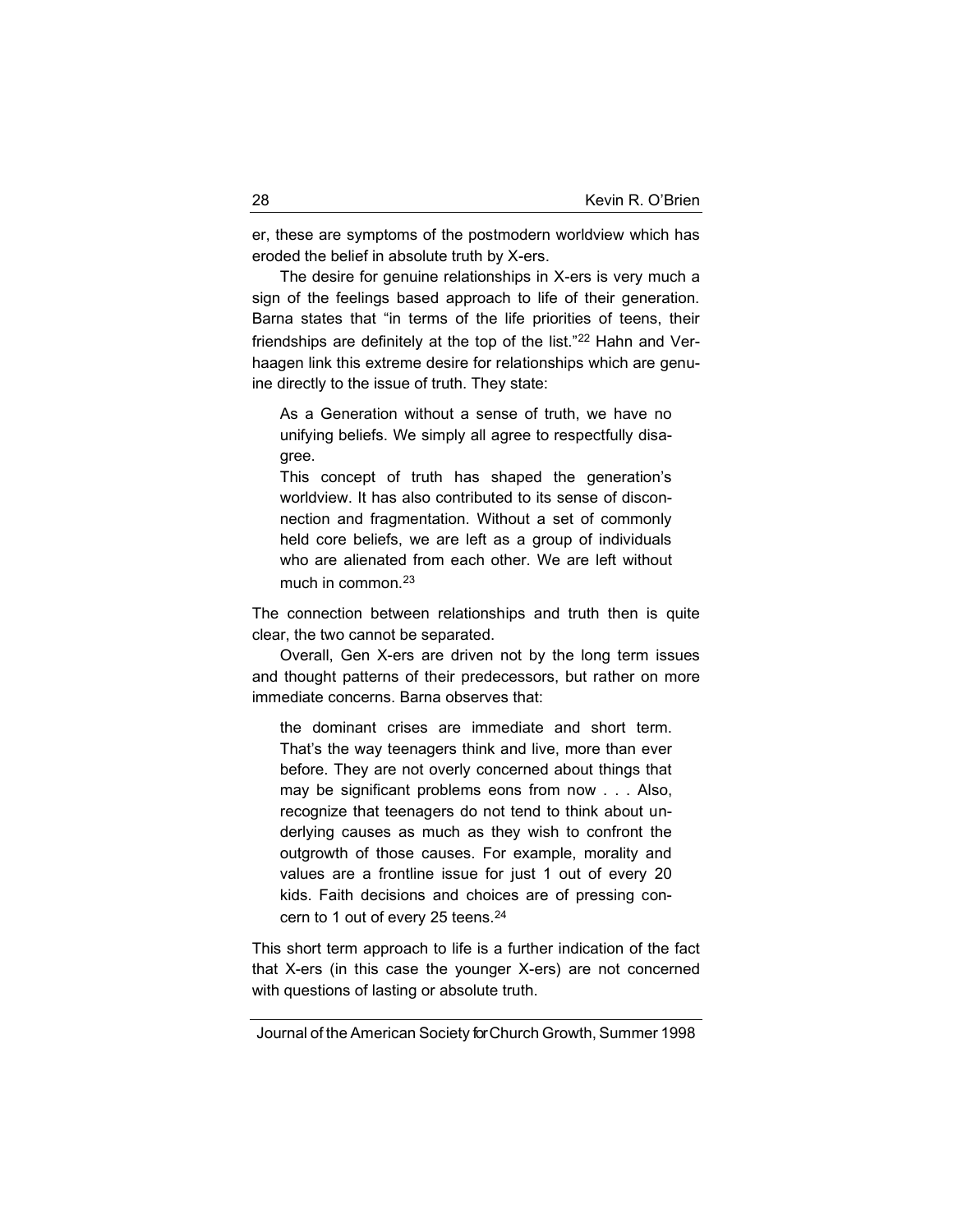When dealing with the paradox seen in the beliefs of X-ers concerning the necessity of lying in some cases (57 percent agreed that this was the case) and the fact that 72 percent believe that the Bible presents a clear and totally accurate description of moral truth, Barna has come up with several explanations which are crucial for understanding the Generation X approach to and concept of truth.

First, many teenagers use the words "moral" and "truth," but really do not know what they mean. Theirs is a vague understanding of truth and morality—"stuff that has to do with right and wrong." Thus, when they speak about "absolute" moral truth, they're not really sure what they're talking about, even when an explanation is provided. . . .

Second, some teens are willing to state that the Bible contains absolute truth claims, but because they have not and do not read the Bible, those claims may as well not exist. . . . As a result, any insights or wisdom it contains are beyond their comprehension or concern. . . . Third, many kids seem to distinguish between the concept of truth and the practice of truth. Sure, they'll allow that there may be a definitive body of truth somewhere . . . But in their personal reality, truth is always relative to

the individual and to the situation.

In fact, the intellectual and emotional separation many teens make between impersonal absolute truth and personal truth is very crucial to understanding them. . . . theirs is a tangible world; survival is more important than intellectual consistency or perfect wisdom. If they possess contradictory views, so be it.<sup>25</sup>

Alan Bloom has stated that "There is one thing a professor can be absolutely certain of: almost every student believes, or says he believes, that truth is relative."<sup>26</sup> Josh McDowell sums up the Generation X approach to truth when he says:

Today's youth are being raised in a culture that reflects

Journal of the American Society for Church Growth, Summer 1998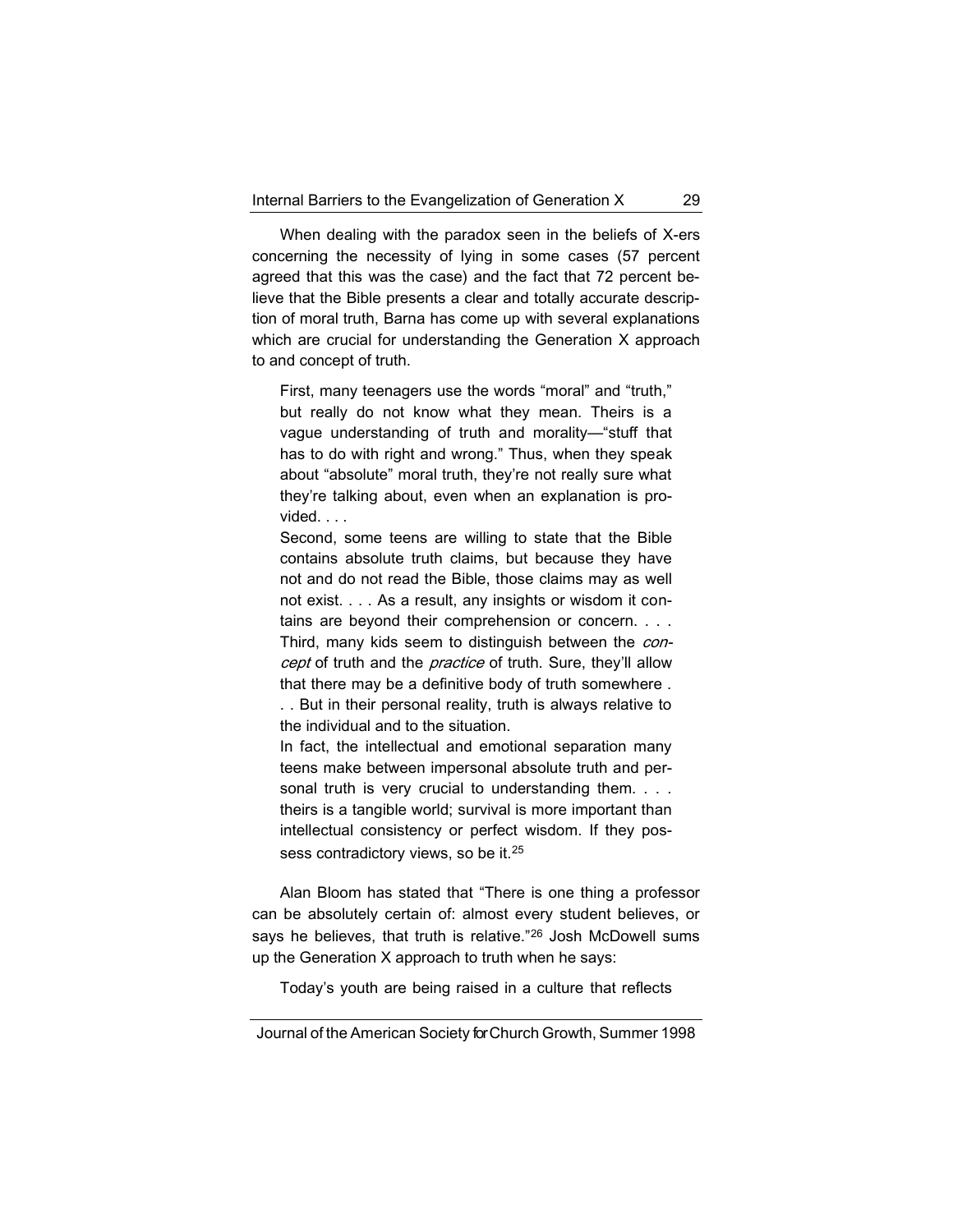Hugh Hefner's "Playboy Philosophy," the creed that "if it feels good, do it." . . .This view has been expressed to me over and over, by parents and young people alike who refer to a certain behavior, and say, "I feel its wrong—for me—but people have to decide for themselves whether its wrong for them; I can't push my beliefs on others."<sup>27</sup>

It is clear that Generation X approaches life from a paradigm of feeling and not truth, based on the fact that truth for the Xer has been relegated to a place of little meaning. In fact, the Generation X approach to truth cannot really even be said to conform to the pragmatic approach of William James, due to the fact that it does not even attempt to look at or be "expedient in the long run" or "on the whole course."

#### **Writer**

O'Brien, Kevin R.

#### NOTES

1. See George Barna's discussion concerning the dating of Generation X in The Invisible Generation.

2. David Dockery has briefly introduced postmodernism as ". . . a new set of assumptions about reality, which goes for beyond mere relativism. It impacts our literature, our dress, our art, our architecture, our music, our sense of right and wrong, our self-identity, and our theology. Postmodernism tends to view human experience as incoherent, lacking absolutes in the area of truth and meaning." David S Dockery Ed., The Challenge of Postmodernism: An Evangelical Engagement, (Wheaton, IL: Bridgeport, 1995), 14.

3. George Barna, The Invisible Generation, (Glendale, Ca.: Barna Research Group, 1992), 80.

4. George Barna, Generation Next, (Ventura, Ca.: Regal Books, 1995), 32, 101.

5. At this point it is important to define just what is meant by the term 'Evangelical'. For the purposes of this article the term is being defined according to Thomas Oden's statement in his article "The Death of

Journal of the American Society for Church Growth, Summer 1998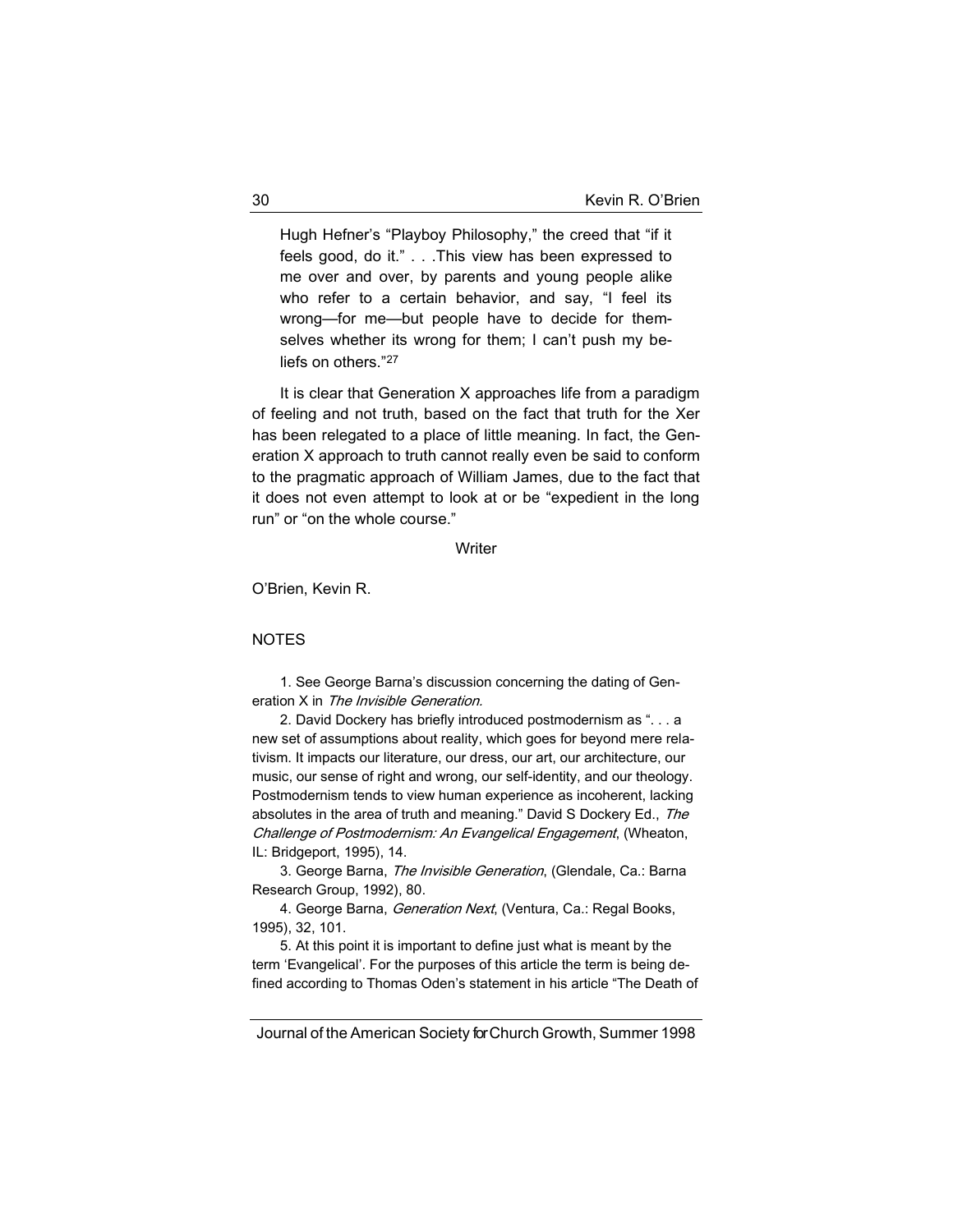Modernity and Postmodern Evangelical Spirituality," from the book The Challenge of Postmodernism. Oden states that by Evangelical "we embrace all those who faithfully believe and joyfully receive the Gospel of God in Jesus Christ. In particular we are thinking of those who even today deliberately remain under the intentional discipline of ancient ecumenical consensual teaching and classic Lutheran, Calvinist, Baptist, or Wesleyan connections of spiritual formation, especially in their renewing phases, freely subject to classic Christian teaching, admonition and guidance." (p. 20).

6. For a specifically evangelical look at truth see James Emory White's What is Truth?: A Comparative study of the Positions of Cornelius Van Til, Francis Schaeffer, Carl F. H. Henry, Donald Bloesch, Millard Erickson, (Nashville: Broadman and Holman, 1994).

7. White, 32.

8. For an overview of the theories of truth consult The Encyclopedia of Philosophy.

9. Cornelius Van Til, In Defense Of The Faith, Volume II: A Survey of Christian Epistemology, (den Delk Christian Foundation, 1969), 1-2.

10. For a study of the Scriptural uses of 'truth' and its cognates see Biblica Hebraica Stuttgartensia, and The Theological Dictionary of the New Testament.

11. It would be impossible to deal with the characteristics of Generation X in this context, for additional reading in this area, there are a number of resources, both Christian and secular including Barna's Invisible Generation and Generation Next, Tim Celek and Dieter Zander's Inside the Soul of a New Generation, Geoffrey Holtz's Welcome to the Jungle: The Why Behind Generation  $X$ , and Neil Howe and Bill Struass's 13th Gen: Abort, Retry, Ignore, Fail?

12. Barna, The Invisible Generation, 81.

15. Ibid., 81.

16. This phenomenon has not bypassed the church either, for a look at just how teens within the church view truth see Josh McDowell and Bob Hostetler's Right From Wrong.

17. Tim Celek and Deiter Zander, Inside the Soul of a New Generation, (Grand Rapids: Zondervan, 1996),7.

18. Todd Hahn and David Verhaagen, Reckless Hope: Understanding and Reaching Baby Busters, (Grand Rapids: Baker Books, 1996), 86, 21, 23, 27,28,33, 41, 59.

19. Neil Howe and Bill Strauss, 13th Gen: Abort, Retry, Ignore,

<sup>13.</sup> Ibid., 81.

<sup>14.</sup> Ibid., 82.

Journal of the American Society for Church Growth, Summer 1998